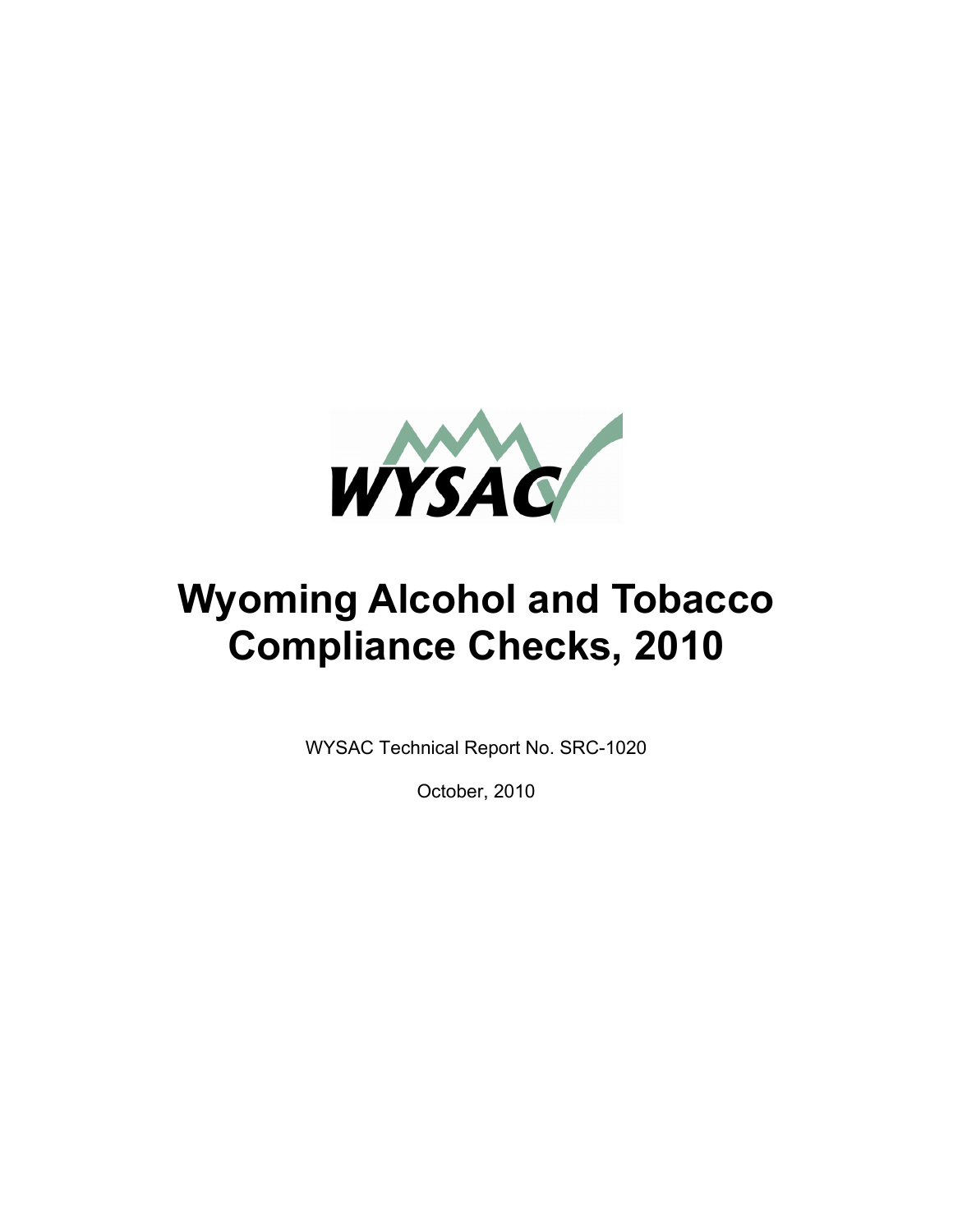# **Wyoming Alcohol and Tobacco Compliance Checks, 2010**

By

W. Trent Holder, Assistant Research Scientist

With the assistance of

Jenna McConnell, Research Aide Brian Williams, Research Aide Kyle Gruver, Research Aide

**Wyoming Survey & Analysis Center** 

University of Wyoming 1000 E. University Ave, Dept. 3925 Laramie, WY 82071 (307) 766-2189 • wysac@uwyo.edu http://wysac.uwyo.edu

Citation for this document: WYSAC (2010) *Wyoming Alcohol and Tobacco Compliance Checks, 2010,* by Holder, W. T. (WYSAC Technical Report No. SRC-1020). Laramie, WY: Wyoming Survey & Analysis Center, University of Wyoming.

Short reference: WYSAC (2010), *Alcohol and Tobacco Compliance*.

© Wyoming Survey & Analysis Center, 2010.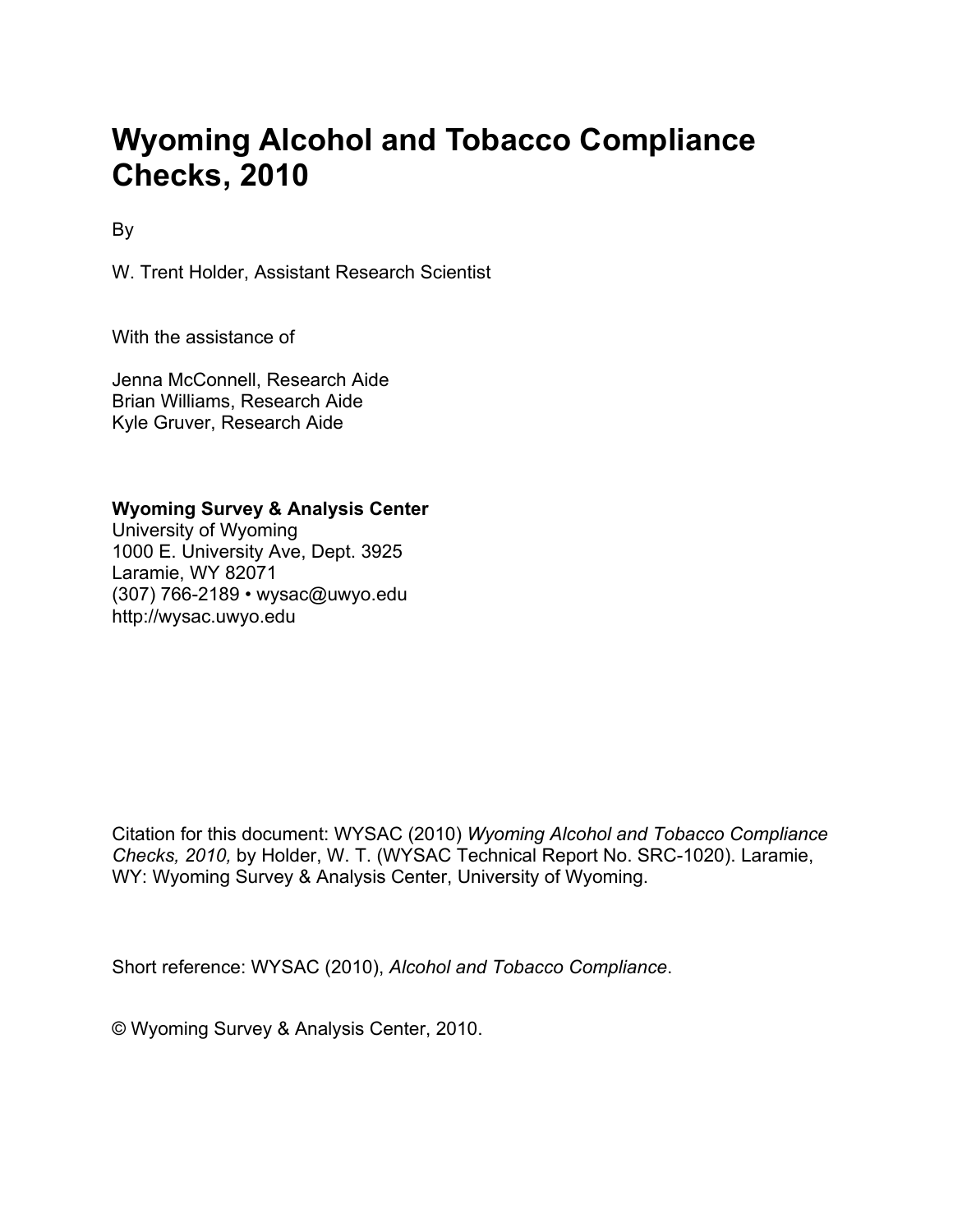# **Table of Contents**

# **List of Tables**

| Table 3.1. Alcohol Compliance Rate and Number of Violations by County (2010)         |  |
|--------------------------------------------------------------------------------------|--|
| Table 3.2. Alcohol Compliance Rate and Number of Violations by Municipality (2010)   |  |
|                                                                                      |  |
| Table 3.4. Tobacco Compliance Rate and Number of Violations by County (2010)13       |  |
| Table 3.5. Tobacco Compliance Rate and Number of Violations by Municipality (2010)14 |  |
|                                                                                      |  |
|                                                                                      |  |

# **List of Figures**

| Figure 3.3. Number of Regions Submitting Tobacco Compliance Checks (2007–2010) 11 |  |
|-----------------------------------------------------------------------------------|--|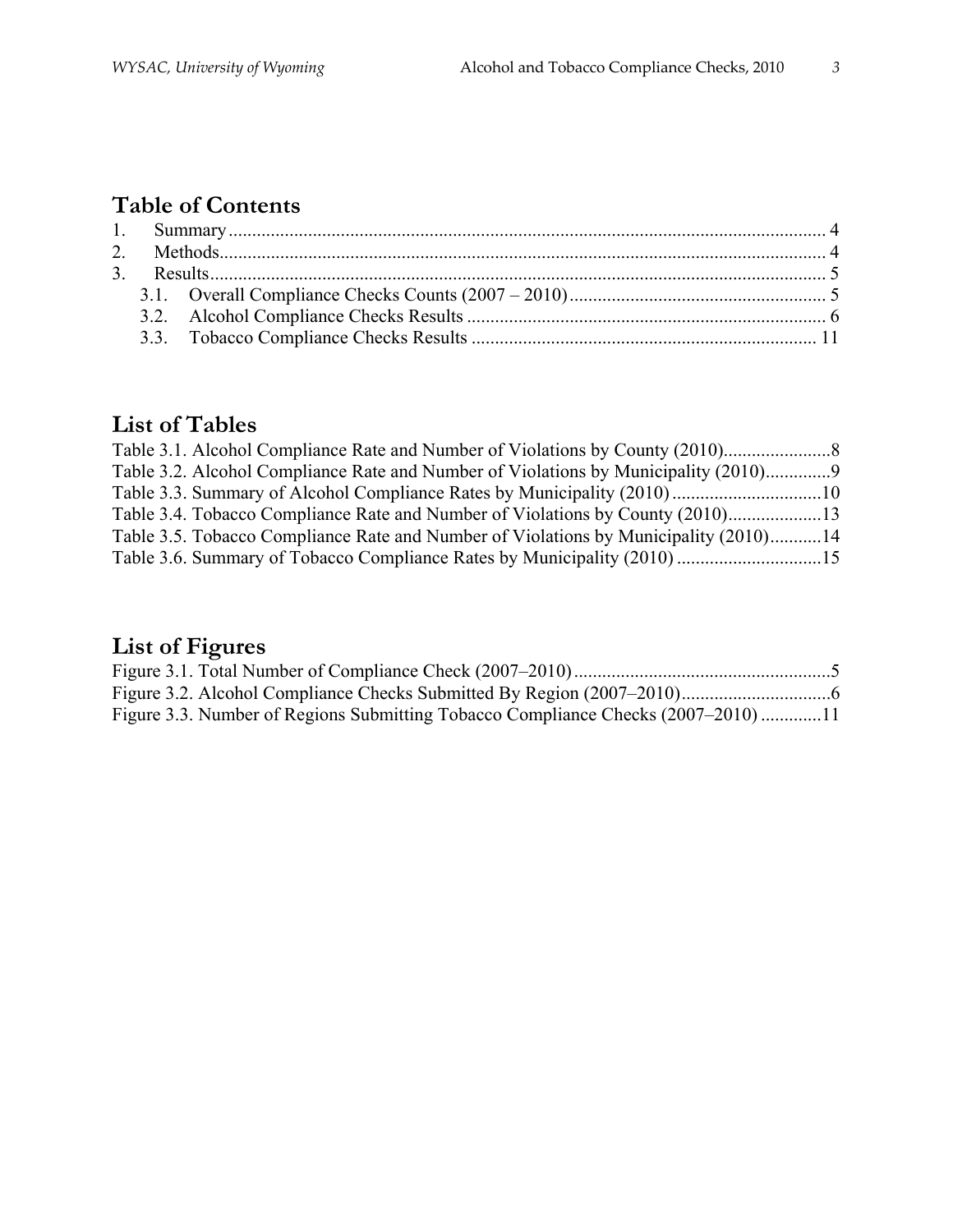# **Wyoming Alcohol and Tobacco Compliance Checks, 2010**

## **1. Summary**

In Summer 2010 the Wyoming Association of Sheriffs and Chiefs of Police (WASCOP) engaged the Wyoming Survey & Analysis Center (WYSAC) to complete data entry, analysis, and reporting for the annual tobacco and alcohol sales compliance inspection checks performed by Wyoming police officers. This marks the fourth consecutive year that WYSAC has handled this project.

Data entry began in August and concluded at the end of September, 2010. After all inspection forms were entered into a database, the data were analyzed. The results are summarized in tables found in Section 3 of this report. A total of 1207 alcohol and 656 tobacco inspection compliance forms were received by WYSAC and entered in the database. Of those, 1181 alcohol and 652 tobacco forms were determined to be valid and subsequently included in the analysis.

#### **2. Methods**

Completed inspection forms were hand-delivered to WYSAC by Byron Oedekoven from the Wyoming Association of Sheriffs and Chiefs of Police. Forms were manually entered by trained WYSAC staff into two custom-built Microsoft Access Databases; one each for alcohol and tobacco checks. All officers who did not properly finish their inspection forms were telephoned for clarification in an attempt to fill missing data, a process which extended from September to October 2010.

Once data input was completed, the database was imported into PASW Statistics 18.0 for processing, where cross-tabulations and frequency tables were generated. Finally, the databases were converted into a Microsoft Excel file for electronic delivery to WASCOP.

Inspection forms indicating only a warning was issued were considered a violation of compliance for data analysis purposes, though no citations were issued. Entries which indicated an unsuccessful attempt (i.e., business closed, no longer selling alcohol/tobacco) were considered a null attempt and not included in the total compliance check count and the data analysis. Compliance rates are calculated by dividing the number of non-infractions reported by the number of compliance checks performed. This rate is considered valid because all compliance forms included in the calculations had a *resolution*, thus leaving no missing data associated with them.

A minor logical assumption was made concerning incomplete and inconsistent forms. For any compliance checks that resulted in no violation, the data regarding if identification was requested, checked, and checked against a calendar were assumed to be true. For a substantial amount of cases these three variables were incomplete, however given the inspection result these data were filled in as true.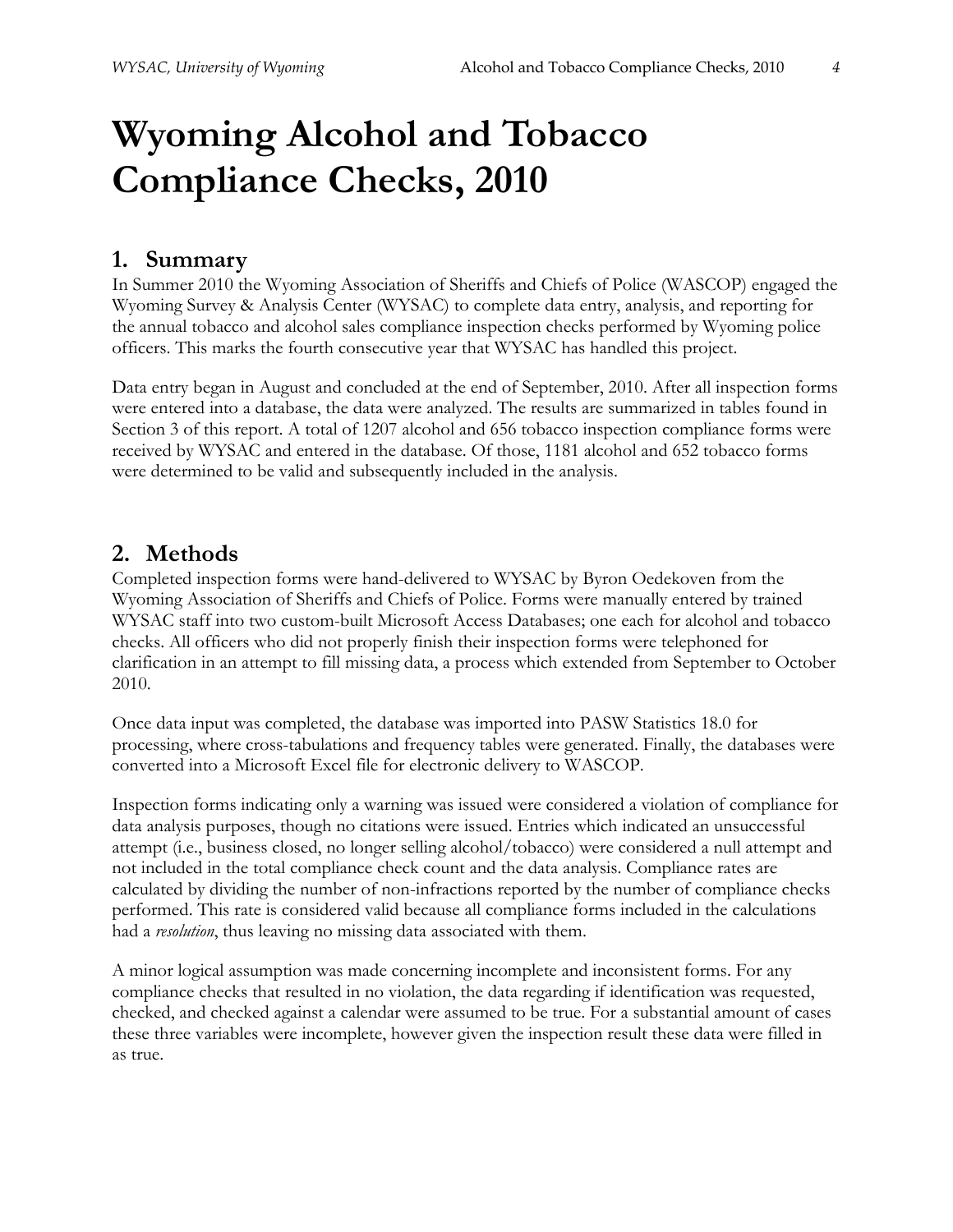## **3. Results**

### 3.1. Overall Compliance Checks Counts (2007 – 2010)

The total number of compliance check forms submitted for each year from 2007 to 2010 are shown below in Figure 3.1. These totals include forms that were not used in the calculation of compliance rates, such as for businesses that were closed. Each year the number of completed forms for compliance with alcohol sales submitted to WYSAC for data entry and analysis has been substantially higher than those for tobacco sales, a trend that continued this year. In 2010, the highest ever number of alcohol compliance check forms, and the fewest ever amount of tobacco checks, were submitted to WYSAC.



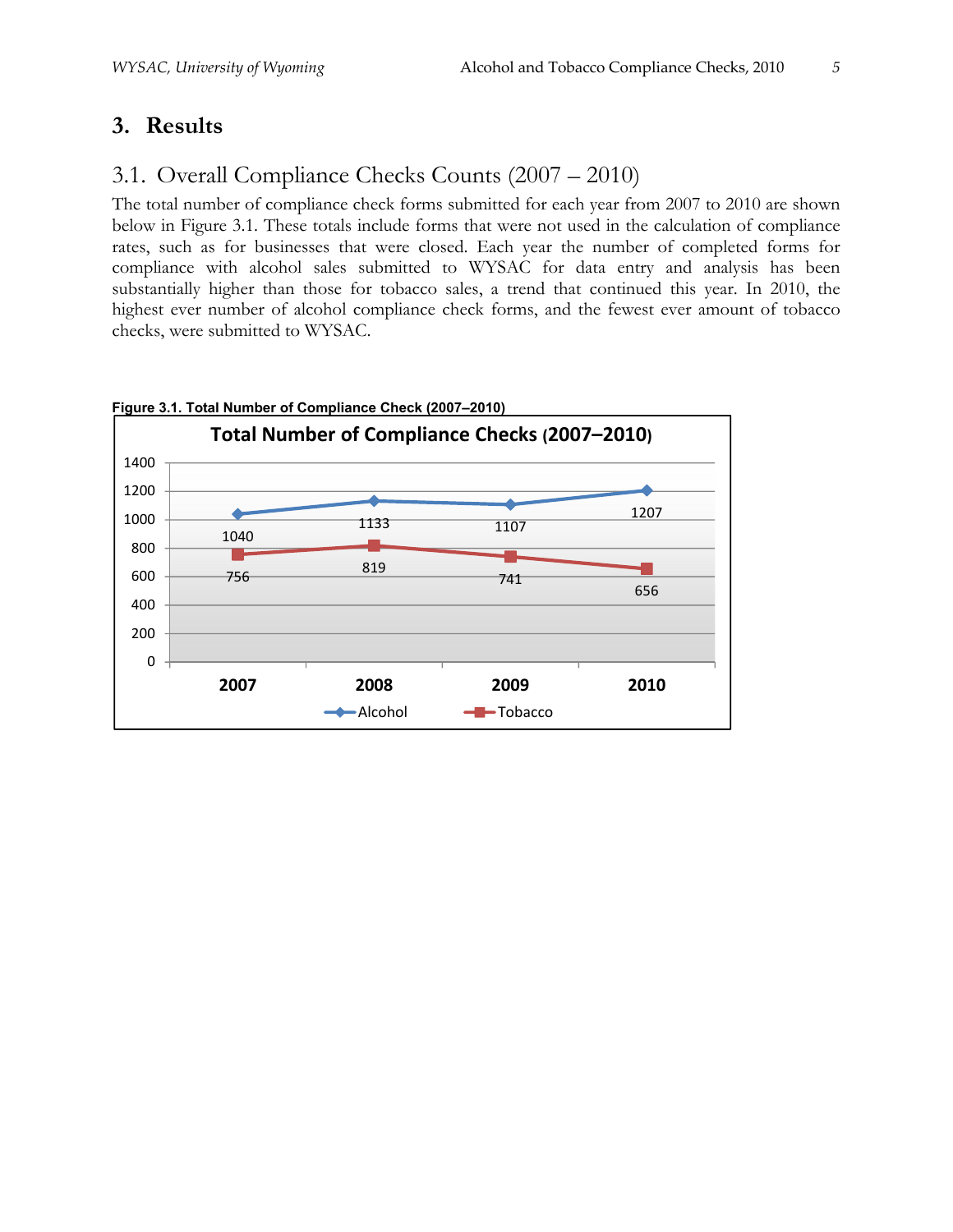# 3.2. Alcohol Compliance Checks Results

In 2010 a total 1207 alcohol compliance check forms were submitted to WYSAC. After removing null attempts, 1181 forms were determined to be valid checks and included in the calculations of compliance rates.

Inspection forms indicating only a warning was issued were considered a violation of compliance for data analysis purposes, though no citations were issued. Data which represented an unsuccessful attempt because the business was closed were considered a null attempt and not included in the total compliance check count or calculations. Compliance rates were calculated by dividing the number of non-infractions reported by the number of compliance checks performed. Each qualifying establishment received one of three values: no violation, citation, or warning.

As shown below in Figure 3.2, in 2010 alcohol forms were returned for 18 Wyoming counties, an increase of 1 compared to 2009, and for 49 Wyoming cities and unincorporated communities (such as Rozet and Moose), which is 1 less than in 2009.



#### **Figure 3.2. Alcohol Compliance Checks Submitted By Region (2007–2010)**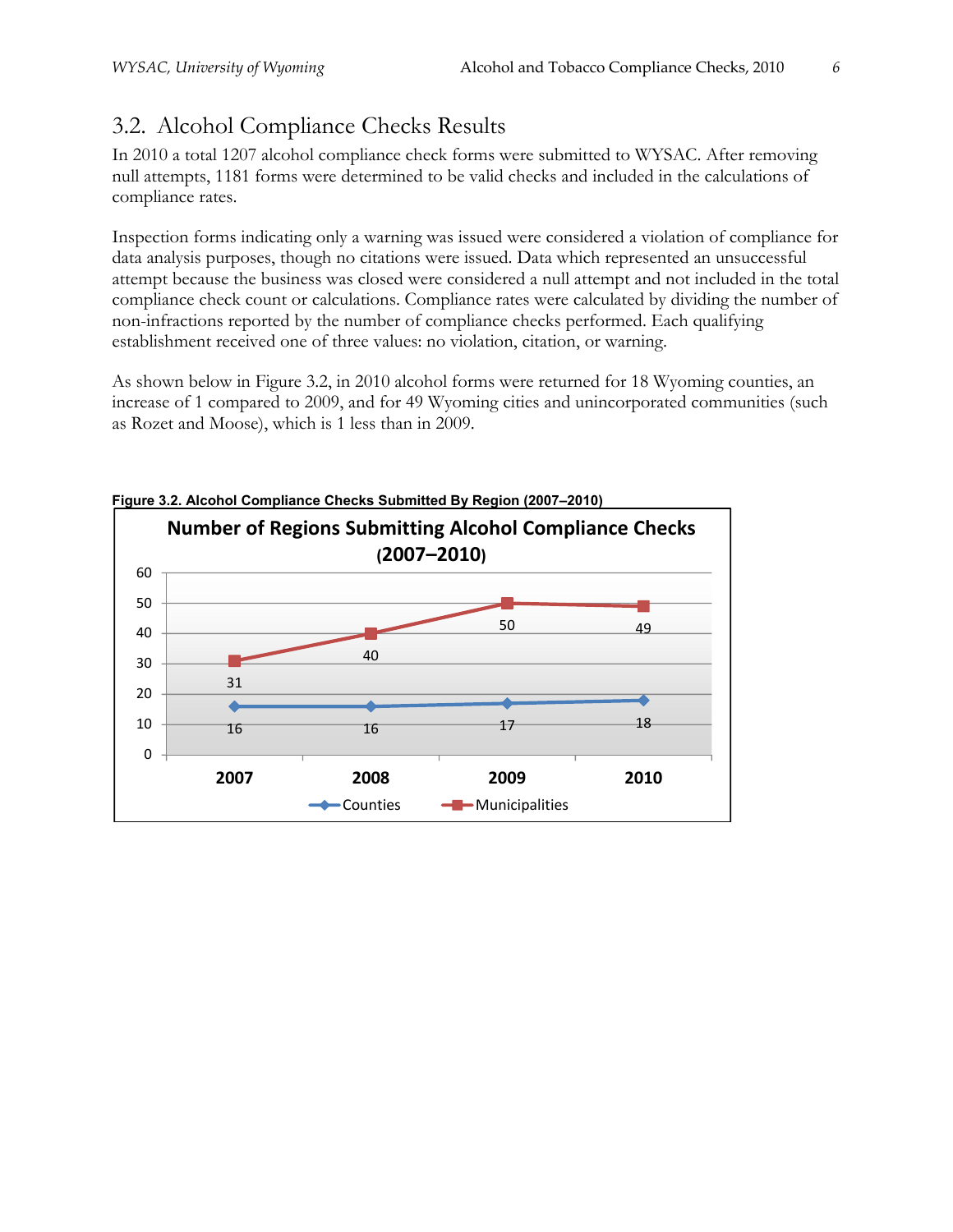$\overline{a}$ 

Following are the results from the alcohol compliance checks performed in 2010. Compliance rates are presented first by county, then by municipality. Locations listed in blue demonstrated top quartile compliancy, 75.1% or more, black indicates 50.1% to 75% compliance, orange is 25.1% to 50% compliance, and red indicates compliance rate of 25% or less. Overall statewide alcohol compliance for all reporting counties and cities was 85.3%, an increase of less than 1 percentage point from 2009<sup>1</sup>. It should be noted that different municipalities have submitted checks each year, so this comparison should not be considered representative of the "statewide compliance rate" but rather a comparison of the overall compliance rates for those municipalities that submitted forms.

Results by county, presented in Table 3.1, indicate that Converse County had the highest alcohol compliance rate at 97.4% and that Fremont County (93.2%), Sweetwater County (91.9%), Laramie, County (91.8%), and Lincoln County (90.9%) were all 90% or higher compliant. The counties of Teton (88.9%), Washakie (87.5%), Uinta (87.0%), Johnson (85.4%), Park (85.1%), Albany (82.7%), Goshen (82.5%), and Sheridan (82.4%) all had compliance rates between 80% and 89.9%. Sublette  $(77.4\%)$ , Natrona  $(76.7\%)$ , and Hot Springs  $(70.0\%)$  counties were between 70% and 79.9%. Campbell County (68.6%) and Carbon County (66.7%) had the lowest rates of compliancy, all below 70%.

Table 3.2 displays the alcohol compliance rate and infractions listed alphabetically by municipality and table 3.3 summarizes municipalities in groups of decreasing compliancy. Fourteen municipalities (Bar Nunn, Bill, Bondurant, Diamondville, Dubois, Evansville, Glenrock, Green River, Kinnear, La Barge, Lander, Opal, Thayne, and Waltman) had 100% compliance rates. Meanwhile, eight municipalities (Alcova, Boulder, Cokeville, Cora, Daniel, Edgerton, Hiland, and Star Valley Ranch) had rates of 50.0% or lower. It should be noted that for many of these municipalities there were very small sample sizes (5 or less) which are more likely to result in extreme rates (100% or 0%).

<sup>&</sup>lt;sup>1</sup> WYSAC (2009) *Wyoming Alcohol and Tobacco Compliance Checks, 2009,* by Holder, W. T. (WYSAC Technical Report No. SRC-914). Laramie, WY: Wyoming Survey & Analysis Center, University of Wyoming.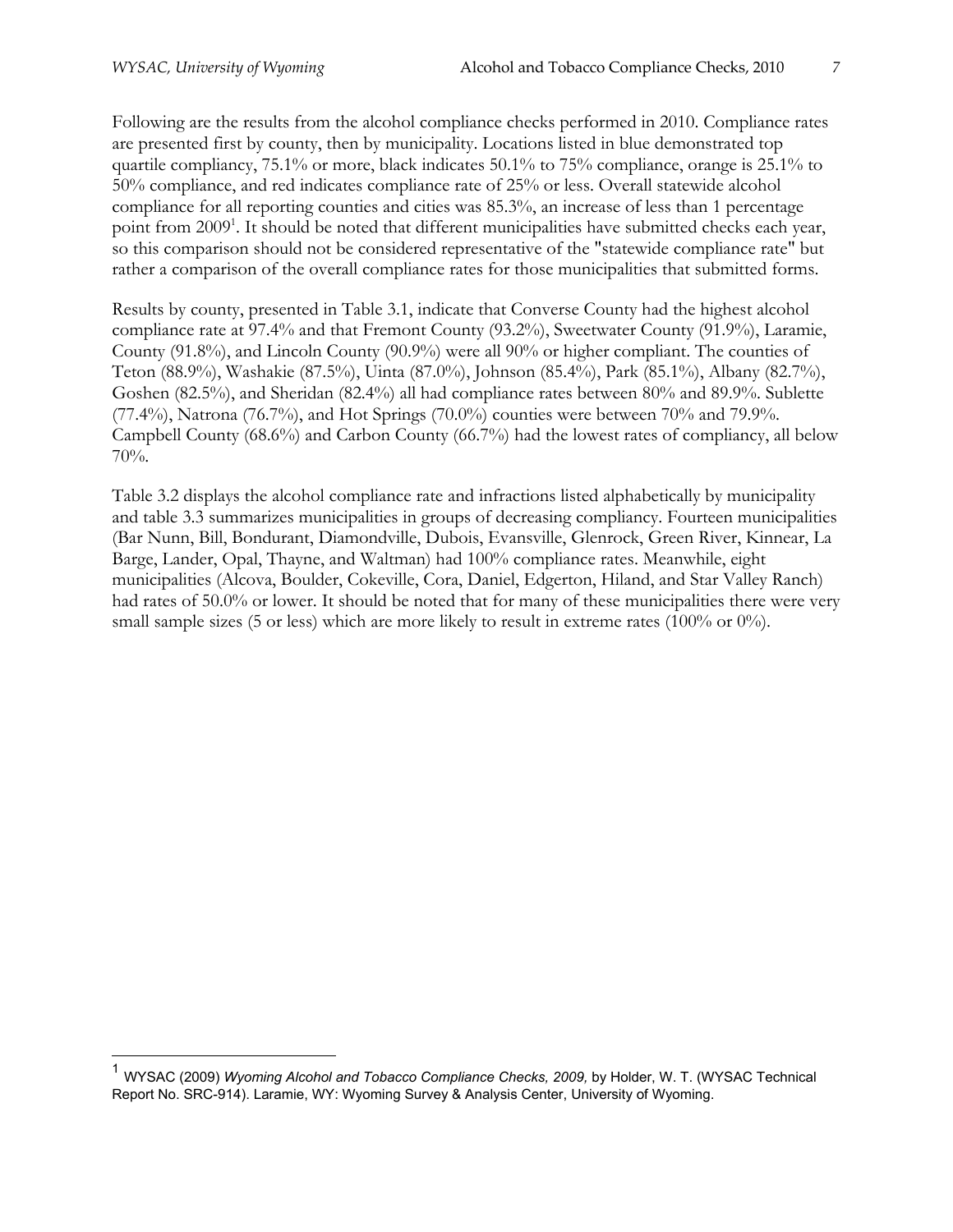| County             | Alcohol<br>Compliance<br><b>Checks</b> | N <sub>o</sub><br><b>Infractions</b> | Prohibited<br><b>Sales</b><br><b>Violation</b> | Prohibited<br><b>Sales</b><br>Warning | <b>Closed or</b><br><b>Does Not</b><br><b>Sell Alcohol</b> | Compliance<br>Rate |
|--------------------|----------------------------------------|--------------------------------------|------------------------------------------------|---------------------------------------|------------------------------------------------------------|--------------------|
| Albany             | 75                                     | 62                                   | 13                                             | $\mathbf 0$                           | $\overline{0}$                                             | 82.7%              |
| Campbell           | 51                                     | 35                                   | 15                                             | $\mathbf{1}$                          | $\mathbf 0$                                                | 68.6%              |
| Carbon             | 36                                     | 24                                   | 12                                             | $\mathbf 0$                           | $\mathbf 0$                                                | 66.7%              |
| Converse           | 39                                     | 38                                   | $\overline{0}$                                 | $\mathbf{1}$                          | $\overline{3}$                                             | 97.4%              |
| Fremont            | 59                                     | 55                                   | $\overline{3}$                                 | $\mathbf{1}$                          | $\overline{0}$                                             | 93.2%              |
| Goshen             | 40                                     | 33                                   | $\overline{2}$                                 | 5                                     | $\overline{0}$                                             | 82.5%              |
| <b>Hot Springs</b> | 10                                     | $\overline{7}$                       | 3                                              | $\mathbf 0$                           | $\mathbf 0$                                                | 70.0%              |
| Johnson            | 48                                     | 41                                   | $\overline{7}$                                 | $\overline{0}$                        | $\overline{0}$                                             | 85.4%              |
| Laramie            | 134                                    | 123                                  | 8                                              | 3                                     | $\mathbf 0$                                                | 91.8%              |
| Lincoln            | 55                                     | 50                                   | 5                                              | $\overline{0}$                        | 8                                                          | 90.9%              |
| Natrona            | 90                                     | 69                                   | 21                                             | $\overline{0}$                        | $\overline{0}$                                             | 76.7%              |
| Park               | 114                                    | 97                                   | 17                                             | $\overline{0}$                        | $\overline{0}$                                             | 85.1%              |
| Sheridan           | 74                                     | 61                                   | 13                                             | $\mathbf 0$                           | $\overline{0}$                                             | 82.4%              |
| Sublette           | 53                                     | 41                                   | 12                                             | $\overline{0}$                        | 10                                                         | 77.4%              |
| Sweetwater         | 123                                    | 113                                  | 10                                             | $\overline{0}$                        | $\overline{0}$                                             | 91.9%              |
| Teton              | 72                                     | 64                                   | $\overline{4}$                                 | $\overline{4}$                        | $\overline{1}$                                             | 88.9%              |
| Uinta              | 100                                    | 87                                   | 13                                             | $\mathbf 0$                           | $\overline{4}$                                             | 87.0%              |
| Washakie           | 8                                      | $\overline{7}$                       | $\overline{1}$                                 | $\overline{0}$                        | $\overline{0}$                                             | 87.5%              |
| <b>Total</b>       | 1181                                   | 1007                                 | 159                                            | 15                                    | 26                                                         | 85.3%              |

|  | Table 3.1. Alcohol Compliance Rate and Number of Violations by County (2010) |  |  |  |
|--|------------------------------------------------------------------------------|--|--|--|
|  |                                                                              |  |  |  |

100% ‐ 75.1% 75.0% ‐ 50.1% 50.0% ‐ 25.1% 25.0% ‐ 0.0%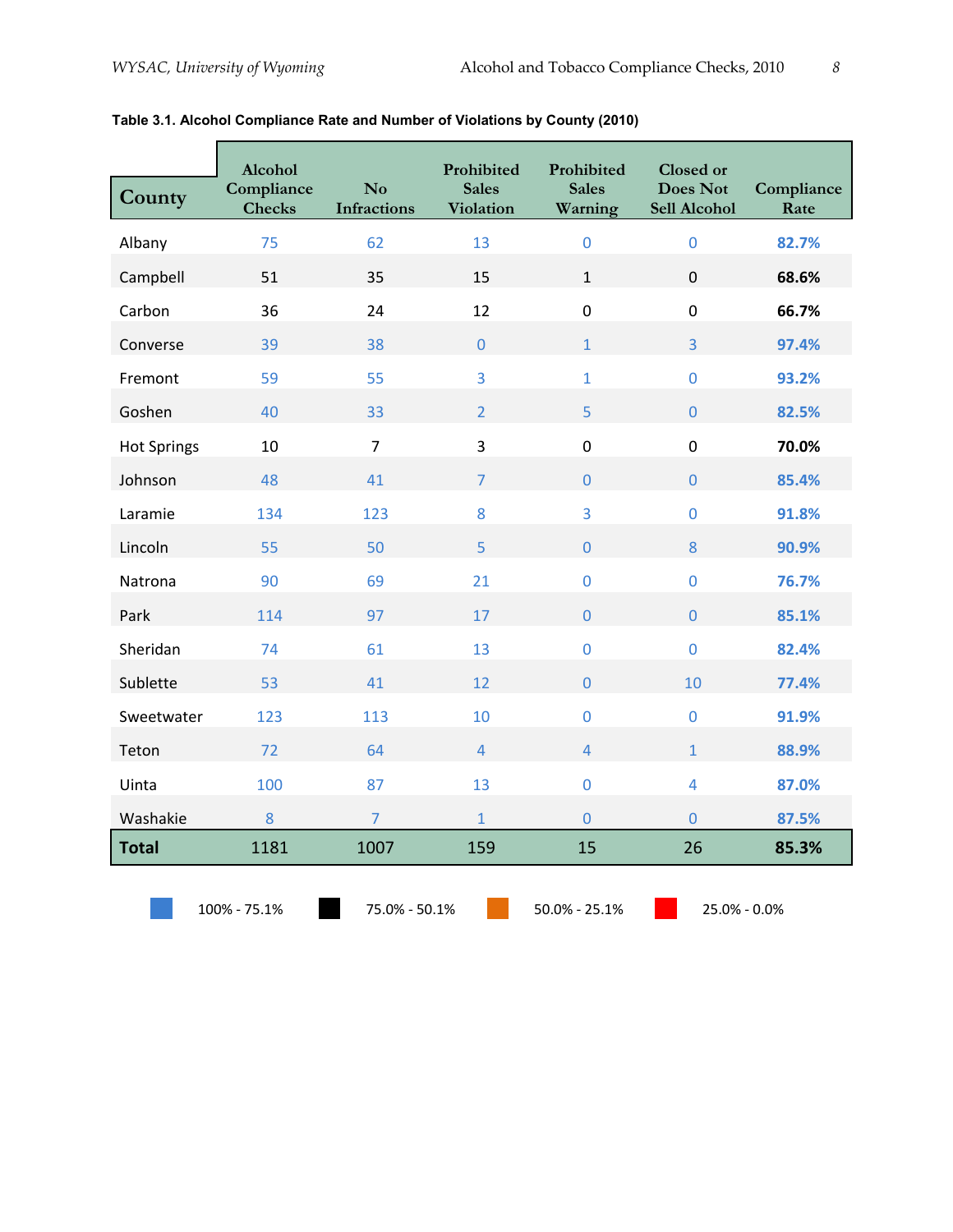| Municipality             | Alcohol<br>Compliance<br>Checks | <b>No Infractions</b> | Prohibited<br><b>Sales Violation</b> | Prohibited<br><b>Sales Warning</b> | Closed or<br><b>Does Not Sell</b><br>Alcohol | Compliance<br>Rate |
|--------------------------|---------------------------------|-----------------------|--------------------------------------|------------------------------------|----------------------------------------------|--------------------|
| Afton                    | 16                              | 14                    | $\overline{2}$                       | $\pmb{0}$                          | $\mathbf 0$                                  | 87.5%              |
| Alcova                   | 6                               | $\overline{2}$        | 4                                    | $\mathbf 0$                        | $\mathbf 0$                                  | 33.3%              |
| Alpine                   | 15                              | 13                    | $\overline{2}$                       | $\bf{0}$                           | 3                                            | 86.7%              |
| <b>Bar Nunn</b>          | $\overline{2}$                  | $\overline{2}$        | 0                                    | $\bf 0$                            | $\theta$                                     | 100.0%             |
| <b>Big Piney</b>         | 8                               | 5                     | 3                                    | $\mathbf 0$                        | $\boldsymbol{0}$                             | 62.5%              |
| Bill                     | 2                               | $\overline{2}$        | $\overline{0}$                       | $\bf 0$                            | $\overline{0}$                               | 100.0%             |
| <b>Bondurant</b>         | $\mathbf{1}$                    | $\mathbf{1}$          | 0                                    | $\mathbf 0$                        | $\mathbf{1}$                                 | 100.0%             |
| <b>Boulder</b>           | $\overline{2}$                  | $\mathbf{1}$          | $\mathbf{1}$                         | $\mathbf 0$                        | $\mathbf{0}$                                 | 50.0%              |
| <b>Buffalo</b>           | 48                              | 41                    | 7                                    | $\mathbf 0$                        | $\overline{0}$                               | 85.4%              |
| Casper                   | 68                              | 56                    | 12                                   | $\mathbf 0$                        | $\overline{0}$                               | 82.4%              |
| Cheyenne                 | 134                             | 123                   | 8                                    | 3                                  | $\bf{0}$                                     | 91.8%              |
| Cody                     | 51                              | 44                    | $\overline{7}$                       | $\mathbf 0$                        | $\overline{0}$                               | 86.3%              |
| Cokeville                | $\bf{0}$                        | 0                     | $\bf{0}$                             | $\bf{0}$                           | $\mathbf{1}$                                 | 0.0%               |
| Cora                     | $\mathbf 0$                     | $\mathbf 0$           | $\mathbf 0$                          | $\mathbf 0$                        | $\overline{2}$                               | 0.0%               |
| Daniel                   | 4                               | 2                     | $\overline{2}$                       | $\mathbf 0$                        | $\bf{0}$                                     | 50.0%              |
| Diamondville             | $\overline{2}$                  | $\overline{2}$        | $\overline{0}$                       | $\mathbf 0$                        | $\mathbf{0}$                                 | 100.0%             |
| Douglas                  | 35                              | 34                    | 0                                    | 1                                  | 3                                            | 97.1%              |
| <b>Dubois</b>            | 14                              | 14                    | $\overline{0}$                       | $\mathbf 0$                        | $\mathbf{0}$                                 | 100.0%             |
| Edgerton                 | 5                               | $\overline{2}$        | 3                                    | $\mathbf 0$                        | $\mathbf{0}$                                 | 40.0%              |
| Evanston                 | 100                             | 87                    | 13                                   | $\overline{0}$                     | $\overline{4}$                               | 87.0%              |
| Evansville               | $\overline{2}$                  | $\overline{2}$        | $\overline{0}$                       | $\mathbf 0$                        | $\mathbf 0$                                  | 100.0%             |
| Gillette                 | 51                              | 35                    | 15                                   | $\mathbf{1}$                       | $\mathbf 0$                                  | 68.6%              |
| Glenrock                 | $\overline{2}$                  | 2                     | $\mathbf 0$                          | $\mathbf 0$                        | 0                                            | 100.0%             |
| <b>Green River</b>       | 39                              | 39                    | $\mathbf 0$                          | $\mathbf 0$                        | $\mathbf{0}$                                 | 100.0%             |
| Hiland                   | 1                               | 0                     | $\mathbf{1}$                         | $\bf{0}$                           | $\bf{0}$                                     | 0.0%               |
| Hudson                   | 5                               | $\overline{4}$        | $\overline{0}$                       | $\mathbf{1}$                       | $\mathbf{0}$                                 | 80.0%              |
| Jackson                  | 72                              | 64                    | 4                                    | 4                                  |                                              | 88.9%              |
| Kemmerer                 | 15                              | 14                    | $\mathbf{1}$                         | $\boldsymbol{0}$                   | 1<br>$\mathbf 1$                             | 93.3%              |
| Kinnear                  |                                 |                       | 0                                    | $\mathbf 0$                        |                                              | 100.0%             |
|                          | 2<br>$\overline{2}$             | 2<br>$\overline{2}$   | $\mathbf{0}$                         | $\boldsymbol{0}$                   | 0<br>$\mathbf 1$                             | 100.0%             |
| La Barge                 |                                 |                       |                                      |                                    |                                              |                    |
| Lander                   | 17                              | 17                    | 0                                    | $\mathbf 0$                        | 0                                            | 100.0%             |
| Laramie                  | 75                              | 62                    | 13                                   | $\mathbf 0$                        | $\bf{0}$                                     | 82.7%<br>85.7%     |
| Marbleton                | 7                               | 6                     | 1                                    | 0                                  | 2                                            |                    |
| Midwest                  | 4                               | 3                     | $\mathbf{1}$                         | $\mathbf 0$                        | 0                                            | 75.0%              |
| Opal                     | 1                               | 1                     | $\mathbf 0$                          | $\bf{0}$                           | $\mathbf 0$                                  | 100.0%             |
| Pavillion                | 5                               | $\overline{4}$        | $\mathbf{1}$                         | $\mathbf 0$                        | $\overline{0}$                               | 80.0%              |
| Pinedale                 | 31                              | 26                    | 5                                    | $\pmb{0}$                          | 5                                            | 83.9%              |
| Powell                   | 63                              | 53                    | 10                                   | $\boldsymbol{0}$                   | $\mathbf{0}$                                 | 84.1%              |
| Rawlins                  | 36                              | 24                    | 12                                   | $\pmb{0}$                          | $\pmb{0}$                                    | 66.7%              |
| Riverton                 | 4                               | 3                     | $\mathbf{1}$                         | $\pmb{0}$                          | $\pmb{0}$                                    | 75.0%              |
| <b>Rock Springs</b>      | 84                              | 74                    | 10                                   | $\pmb{0}$                          | $\pmb{0}$                                    | 88.1%              |
| Sheridan                 | 74                              | 61                    | 13                                   | $\pmb{0}$                          | $\boldsymbol{0}$                             | 82.4%              |
| Shoshoni                 | 12                              | 11                    | $\mathbf{1}$                         | $\pmb{0}$                          | $\pmb{0}$                                    | 91.7%              |
| <b>Star Valley Ranch</b> | $\pmb{0}$                       | $\pmb{0}$             | $\mathbf 0$                          | $\pmb{0}$                          | $\overline{2}$                               | 0.0%               |
| Thayne                   | 4                               | 4                     | 0                                    | $\pmb{0}$                          | $\bf{0}$                                     | 100.0%             |
| Thermopolis              | $10\,$                          | $\overline{7}$        | 3                                    | $\boldsymbol{0}$                   | $\boldsymbol{0}$                             | 70.0%              |
| Torrington               | 40                              | 33                    | $\overline{2}$                       | 5                                  | $\mathbf 0$                                  | 82.5%              |
| Waltman                  | $\overline{2}$                  | $\overline{2}$        | $\overline{0}$                       | $\pmb{0}$                          | $\mathbf{0}$                                 | 100.0%             |
| Worland                  | 8                               | $\overline{7}$        | $\mathbf{1}$                         | $\bf{0}$                           | $\mathbf{0}$                                 | 87.5%              |
| <b>Total</b>             | 1181                            | 1007                  | 159                                  | 15                                 | 26                                           | 85.3%              |

#### **Table 3.2. Alcohol Compliance Rate and Number of Violations by Municipality (2010)**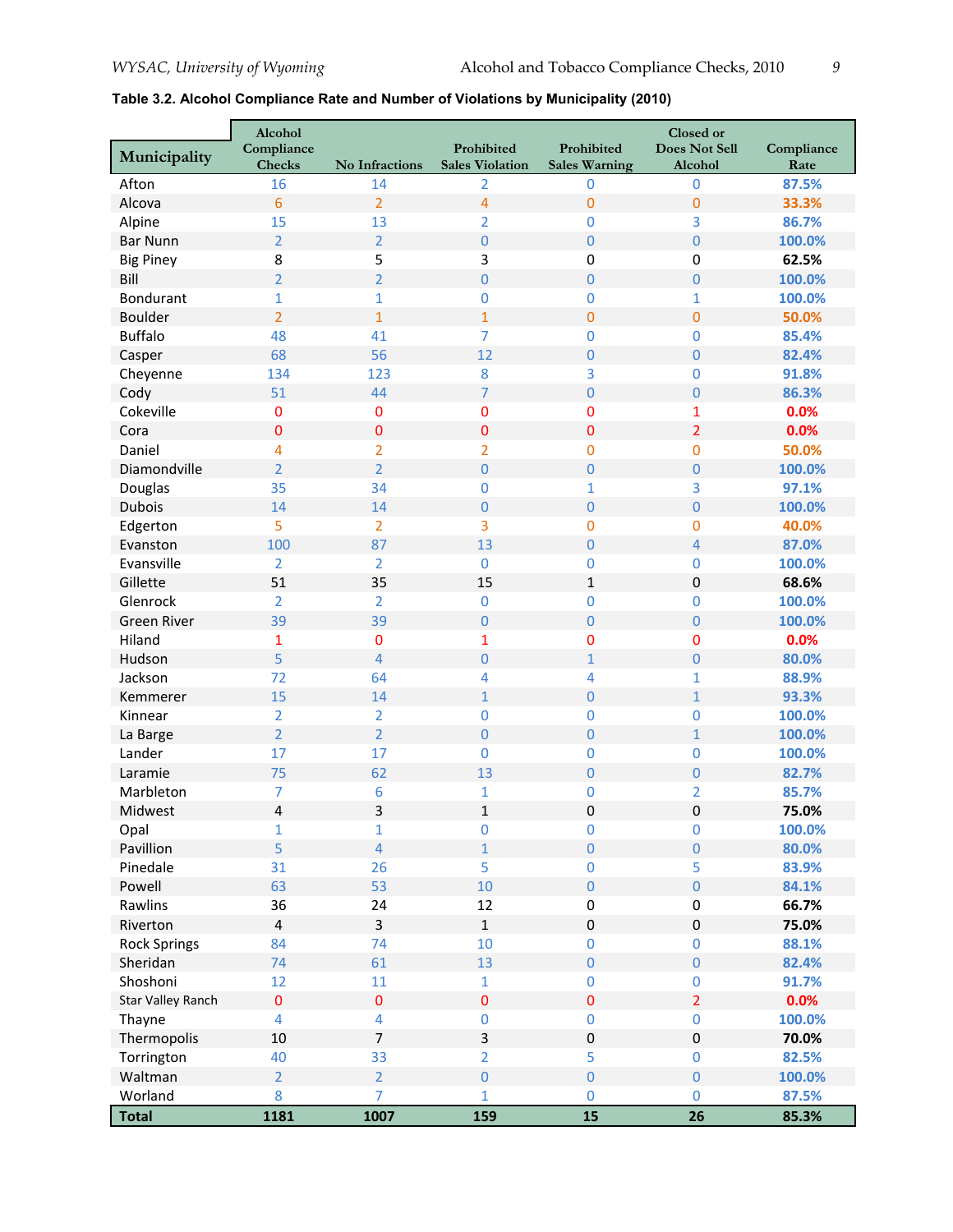#### **Table 3.3. Summary of Alcohol Compliance Rates by Municipality (2010)**

#### **100%**  $^{99.9\%}$ **90.0% 89.9% - 80.0% 79.9% - 70.0% 69.9% - 60.0% 59.9% - 50.0% 49.9% - 0.0%**  o Bar Nunn o Cheyenne o Afton o Midwest o Big Piney o Boulder o Alcova o Bill o Douglas o Alpine o Riverton o Gillette o Daniel o Cokeville o Bondurant o Kemmerer o Buffalo o Thermopolis o Rawlins o Cora o Diamondville o Shoshoni o Casper o Edgerton o Dubois o Cody o Hiland o Evansville  **o Evanston** o Evanston o Evanston o Star Valley Ranch o Glenrock o Hudson o Green River **by Community** Communication of Jackson o Kinnear o Laramie o La Barge **1988** o Marbleton o Lander  **o Pavillion** o Opal o Pinedale o Thayne **by Community** Communication Powell o Waltman o Rock Springs o Sheridan o Torrington o Worland

### **Summary of Alcohol Compliance Rates by Municipality (2010)**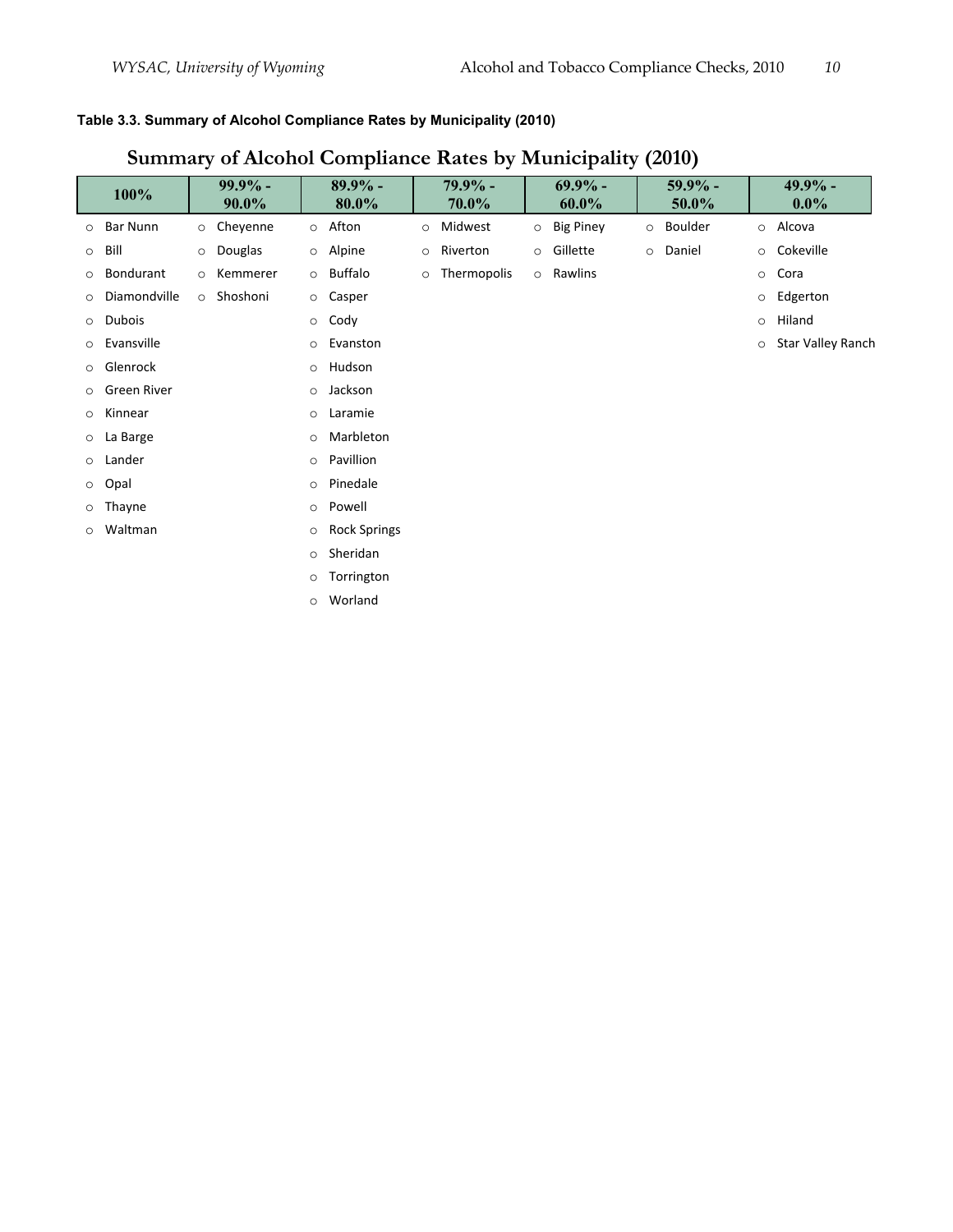## 3.3. Tobacco Compliance Checks Results

In total, 656 tobacco compliance checks were submitted to WYSAC and entered into a database. This is a fairly large decrease compared to 741 checks submitted in 2009. After removal of four null attempt forms, a total of 651 checks were included in the calculations and analysis.

Inspection forms indicating only a warning was issued, were considered a violation of compliancy for data analysis purposes, though no citations were issued. Data which represented an unsuccessful attempt because the business was closed or no longer sells tobacco were considered a null attempt and not included in the total compliance check count or calculations. Compliance rates were calculated by dividing the number of non-infractions reported by the number of compliance checks performed.

As shown in Figure 3.3 (below), tobacco forms were returned for 17 counties, the same as in 2009, and 38 cities, an increase of 38 from 2009. Annually there have been substantially fewer compliance checks for tobacco sales completed than for alcohol sales. Alcohol compliance checks were completed in 49 municipalities in 2010, and tobacco checks were completed only in 38. This difference of 11 locations across the state is noteworthy because more businesses sell tobacco than alcohol. At the same time, this difference is smaller than it was in 2009.



**Figure 3.3. Number of Regions Submitting Tobacco Compliance Checks (2007–2010)**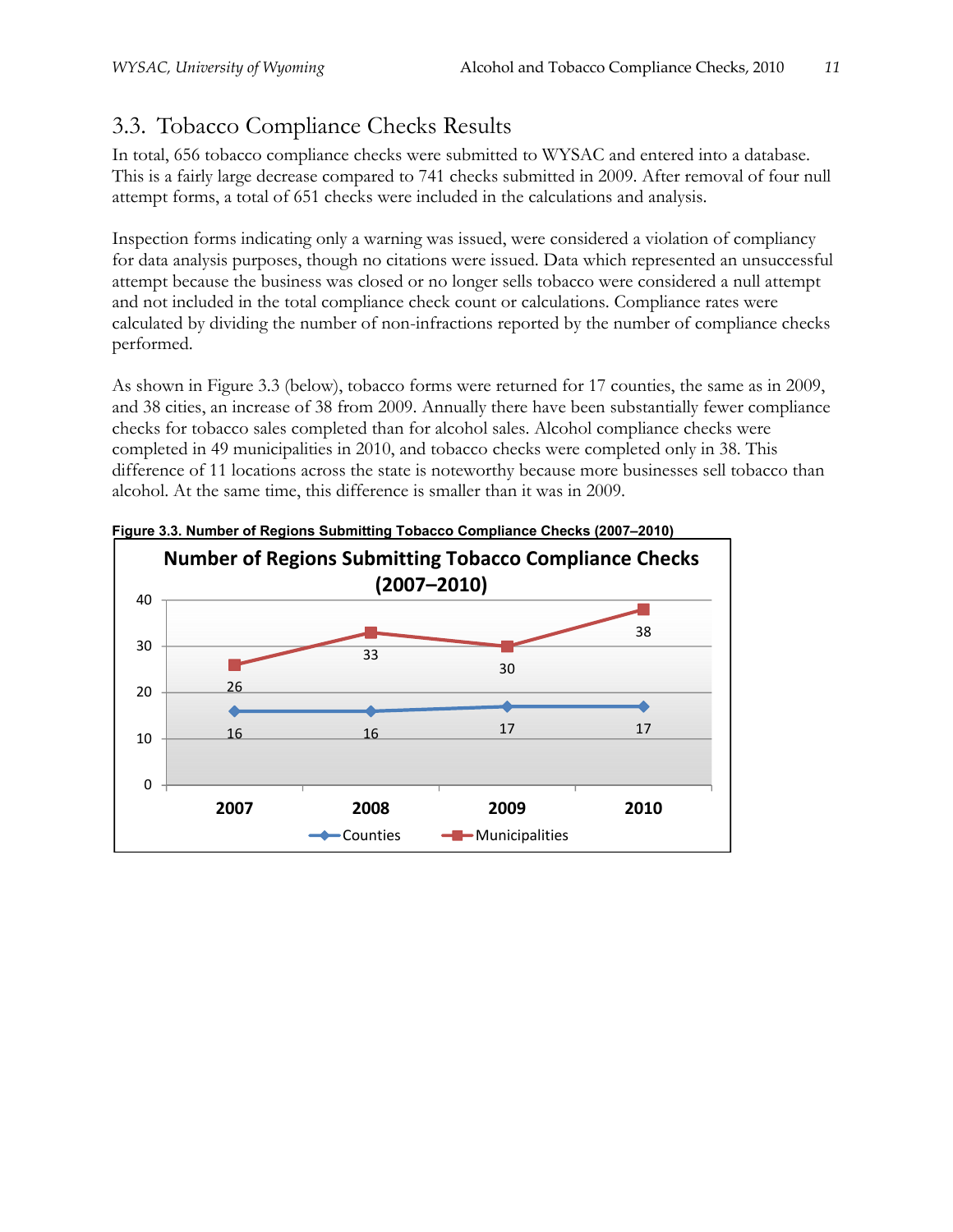$\overline{a}$ 

Following are the results from the tobacco compliance checks performed in 2010. Locations listed in blue demonstrated top quartile compliancy, 75.1% or more, black indicates 50.1% to 75% compliance, orange is 25.1% to 50% compliance, and red indicates compliance rate of 25% or less. Overall statewide tobacco sales compliance was 89.6%, an increase of slightly more than 5 percentage points from 2009<sup>2</sup>. It should be noted that different municipalities have submitted checks each year, so this comparison should not be considered representative of the "statewide compliance rate" but rather a comparison of the overall compliance rates for those municipalities that submitted forms.

Results by county, presented in Table 3.4, indicate that two counties, Teton and Washakie, had a perfect tobacco compliance rate of 100%. The counties of Natrona (98.4%), Park (97.5%), Albany (95.1%), Fremont (94.5%), Sweetwater (91.8%), Uinta (91.4%), Johnson (90.9%), and Sheridan (90.1%) all demonstrated compliance rates between 99.9% and 90.0%. Lincoln (89.7%), Sublette (88.0%), Goshen (87.5%), and Laramie (81.3%) counties had rates between 80% and 89.9%. Converse County (78.6%) and Campbell County (78.4%) had compliance rates between 70% and 79.9%. Hot Springs County was at 64.7% compliancy, the lowest rate reported.

Table 3.5 displays the compliance rates and infractions for all 38 municipalities that returned tobacco compliance checks, listed in alphabetical order. While, table 3.6 presents the tobacco compliance rates for all municipalities organized into groups of decreasing compliancy. Of all municipalities, 16 (Afton, Bondurant, Cody, Cokeville, Crowheart, Daniel, Etna, Hudson, Jackson, Kemmerer, Kinnear, La Barge, Lingle, Marbleton, Opal, Shoshoni, and Worland) had perfect compliance rates while only two (Diamondville and Pavillion) had rates of 50% or less. It should be noted that for many of these municipalities there were very small sample sizes (5 or less) which are more likely to result in extreme rates (100% or  $0\%$ ).

<sup>2</sup> WYSAC (2009) *Wyoming Alcohol and Tobacco Compliance Checks, 2009,* by Holder, W. T. (WYSAC Technical Report No. SRC-914). Laramie, WY: Wyoming Survey & Analysis Center, University of Wyoming.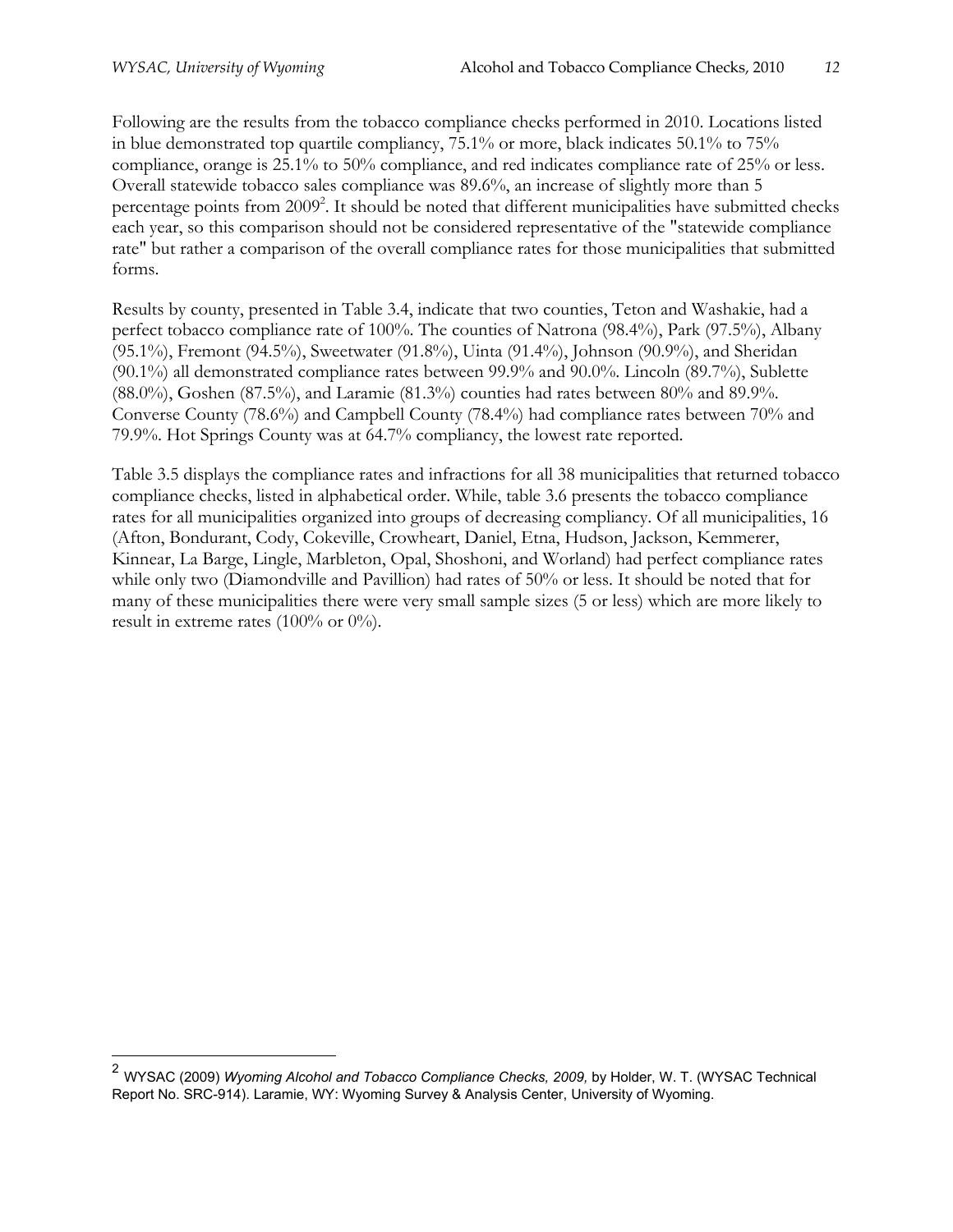| County                                                         | Tobacco<br>Compliance<br><b>Checks</b> | $\mathbf{N}\mathbf{o}$<br><b>Infractions</b> | Prohibited<br><b>Sales</b><br>Violation | Prohibited<br><b>Sales</b><br>Warning | <b>Closed</b> or<br><b>Does Not</b><br><b>Sell</b><br>Tobacco | Compliance<br>Rate |
|----------------------------------------------------------------|----------------------------------------|----------------------------------------------|-----------------------------------------|---------------------------------------|---------------------------------------------------------------|--------------------|
| Albany                                                         | 41                                     | 39                                           | $\overline{2}$                          | $\mathbf 0$                           | $\overline{0}$                                                | 95.1%              |
| Campbell                                                       | 37                                     | 29                                           | 8                                       | $\overline{0}$                        | $\mathbf{1}$                                                  | 78.4%              |
| Converse                                                       | 14                                     | 11                                           | 3                                       | $\mathbf 0$                           | $\mathbf 0$                                                   | 78.6%              |
| Fremont                                                        | 55                                     | 52                                           | $\overline{2}$                          | $\mathbf{1}$                          | $\mathbf 0$                                                   | 94.5%              |
| Goshen                                                         | 40                                     | 35                                           | 5                                       | $\overline{0}$                        | $\overline{0}$                                                | 87.5%              |
| <b>Hot Springs</b>                                             | 17                                     | 11                                           | $\overline{3}$                          | 3                                     | $\mathbf{1}$                                                  | 64.7%              |
| Johnson                                                        | 11                                     | 10                                           | $\mathbf{1}$                            | $\overline{0}$                        | $\overline{0}$                                                | 90.9%              |
| Laramie                                                        | 91                                     | 74                                           | 17                                      | $\overline{0}$                        | $\mathbf 0$                                                   | 81.3%              |
| Lincoln                                                        | 39                                     | 35                                           | $\overline{4}$                          | $\overline{0}$                        | $\overline{0}$                                                | 89.7%              |
| Natrona                                                        | 64                                     | 63                                           | $\mathbf{1}$                            | $\overline{0}$                        | $\overline{0}$                                                | 98.4%              |
| Park                                                           | 40                                     | 39                                           | $\mathbf{1}$                            | $\overline{0}$                        | $\overline{0}$                                                | 97.5%              |
| Sheridan                                                       | 71                                     | 64                                           | $\overline{7}$                          | $\overline{0}$                        | $\overline{0}$                                                | 90.1%              |
| Sublette                                                       | 25                                     | 22                                           | 3                                       | $\overline{0}$                        | $\overline{0}$                                                | 88.0%              |
| Sweetwater                                                     | 49                                     | 45                                           | $\overline{4}$                          | $\overline{0}$                        | $\overline{0}$                                                | 91.8%              |
| Teton                                                          | 18                                     | 18                                           | $\mathbf 0$                             | $\mathbf 0$                           | $\mathbf{1}$                                                  | 100.0%             |
| Uinta                                                          | 35                                     | 32                                           | $\overline{3}$                          | $\overline{0}$                        | $\mathbf{1}$                                                  | 91.4%              |
| Washakie                                                       | 5                                      | 5                                            | $\overline{0}$                          | $\overline{0}$                        | $\overline{0}$                                                | 100.0%             |
| <b>Total</b>                                                   | 652                                    | 584                                          | 64                                      | $\overline{4}$                        | $\overline{4}$                                                | 89.6%              |
| 75.0% - 50.1%<br>100% - 75.1%<br>50.0% - 25.1%<br>25.0% - 0.0% |                                        |                                              |                                         |                                       |                                                               |                    |

#### **Table 3.4. Tobacco Compliance Rate and Number of Violations by County (2010)**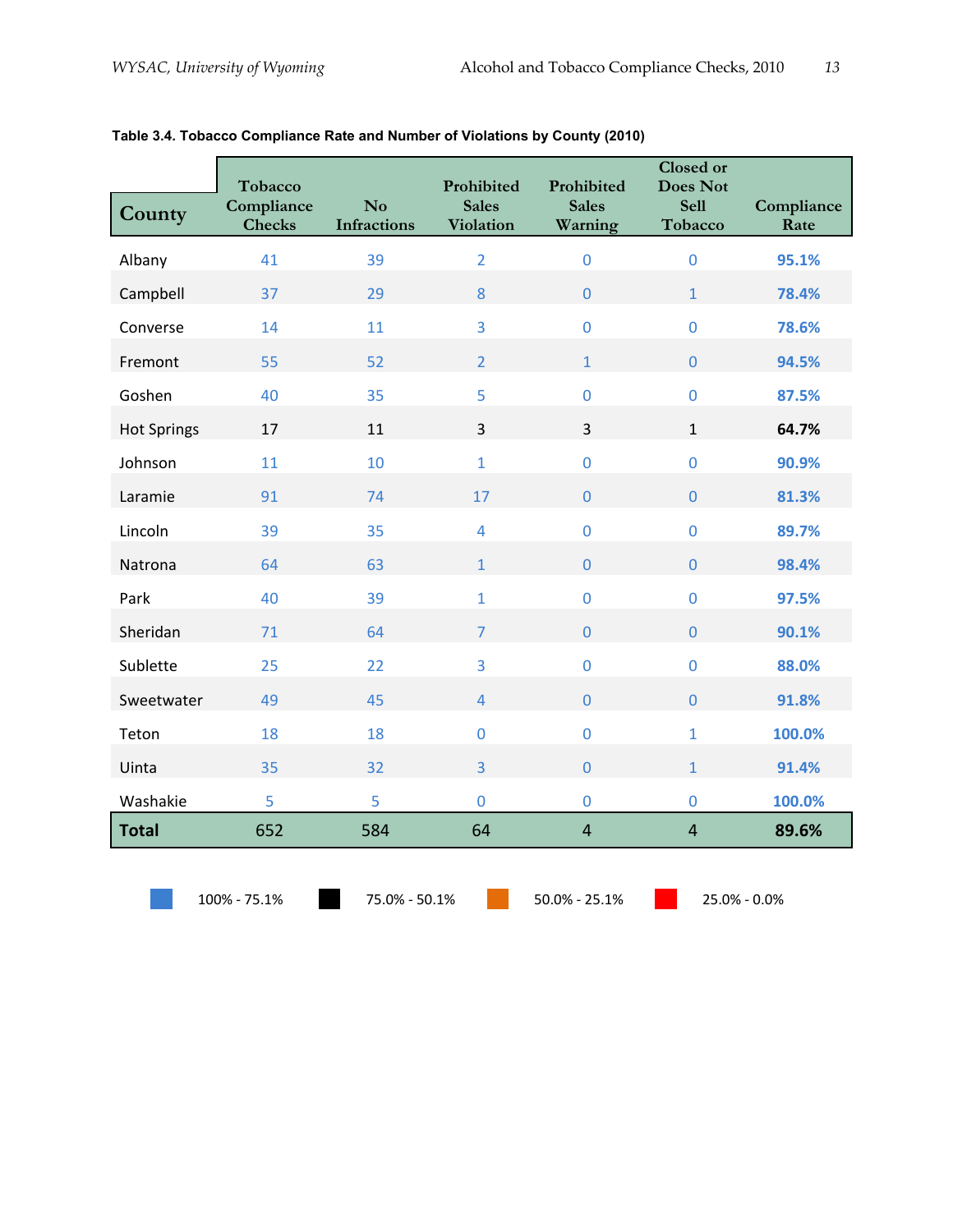| Municipality        | Tobacco<br>Compliance<br><b>Checks</b> | No<br><b>Infractions</b> | Prohibited<br><b>Sales</b><br><b>Violation</b> | Prohibited<br><b>Sales</b><br>Warning | Closed or<br>Does Not<br>Sell Tobacco | Compliance<br>Rate |
|---------------------|----------------------------------------|--------------------------|------------------------------------------------|---------------------------------------|---------------------------------------|--------------------|
| Afton               | $\overline{7}$                         | $\overline{7}$           | $\pmb{0}$                                      | $\pmb{0}$                             | $\mathbf 0$                           | 100.0%             |
| Alpine              | $\overline{7}$                         | 5                        | $\overline{2}$                                 | $\pmb{0}$                             | $\boldsymbol{0}$                      | 71.4%              |
| <b>Big Piney</b>    | 5                                      | 4                        | $\mathbf{1}$                                   | $\pmb{0}$                             | $\mathbf{0}$                          | 80.0%              |
| <b>Bondurant</b>    | $\overline{2}$                         | $\overline{2}$           | $\pmb{0}$                                      | $\pmb{0}$                             | $\mathbf{0}$                          | 100.0%             |
| Boulder             | 4                                      | 3                        | $\mathbf 1$                                    | $\boldsymbol{0}$                      | $\pmb{0}$                             | 75.0%              |
| <b>Buffalo</b>      | 11                                     | 10                       | $\mathbf{1}$                                   | $\pmb{0}$                             | $\mathbf{0}$                          | 90.9%              |
| Casper              | 64                                     | 63                       | $\mathbf{1}$                                   | $\pmb{0}$                             | $\mathbf 0$                           | 98.4%              |
| Cheyenne            | 91                                     | 74                       | 17                                             | $\pmb{0}$                             | $\mathbf{0}$                          | 81.3%              |
| Cody                | 33                                     | 33                       | $\pmb{0}$                                      | $\pmb{0}$                             | $\mathbf 0$                           | 100.0%             |
| Cokeville           | $\overline{2}$                         | $\overline{2}$           | $\boldsymbol{0}$                               | $\pmb{0}$                             | $\mathbf{0}$                          | 100.0%             |
| Crowheart           | $\mathbf{1}$                           | 1                        | $\pmb{0}$                                      | $\pmb{0}$                             | $\mathbf{0}$                          | 100.0%             |
| Daniel              | $\overline{2}$                         | $\overline{2}$           | $\pmb{0}$                                      | $\pmb{0}$                             | $\pmb{0}$                             | 100.0%             |
| Diamondville        | $\mathbf 1$                            | 0                        | $\mathbf{1}$                                   | $\pmb{0}$                             | $\pmb{0}$                             | 0.0%               |
| Douglas             | 14                                     | 11                       | $\overline{3}$                                 | $\pmb{0}$                             | $\mathbf{0}$                          | 78.6%              |
| <b>Dubois</b>       | 9                                      | 8                        | $\mathbf{1}$                                   | $\pmb{0}$                             | $\mathbf 0$                           | 88.9%              |
| Etna                | $\mathbf 1$                            | $\mathbf{1}$             | $\pmb{0}$                                      | $\pmb{0}$                             | $\mathbf{0}$                          | 100.0%             |
| Evanston            | 35                                     | 32                       | 3                                              | $\pmb{0}$                             | $\mathbf 1$                           | 91.4%              |
| Gillette            | 37                                     | 29                       | $\bf 8$                                        | $\boldsymbol{0}$                      | $\mathbf{1}$                          | 78.4%              |
| Hudson              | $\mathbf{1}$                           | $\mathbf{1}$             | $\pmb{0}$                                      | $\pmb{0}$                             | $\mathbf{0}$                          | 100.0%             |
| Jackson             | 18                                     | 18                       | $\pmb{0}$                                      | $\pmb{0}$                             | $\mathbf 1$                           | 100.0%             |
| Kemmerer            | 9                                      | 9                        | $\pmb{0}$                                      | $\pmb{0}$                             | $\mathbf 0$                           | 100.0%             |
| Kinnear             | $\overline{3}$                         | 3                        | $\boldsymbol{0}$                               | $\pmb{0}$                             | $\mathbf{0}$                          | 100.0%             |
| La Barge            | 6                                      | 6                        | $\bf{0}$                                       | $\pmb{0}$                             | $\bf{0}$                              | 100.0%             |
| Laramie             | 41                                     | 39                       | $\overline{2}$                                 | $\boldsymbol{0}$                      | $\mathbf{0}$                          | 95.1%              |
| Lingle              | $\overline{2}$                         | $\overline{2}$           | $\pmb{0}$                                      | $\pmb{0}$                             | $\mathbf 0$                           | 100.0%             |
| Marbleton           | $\overline{4}$                         | $\overline{4}$           | $\pmb{0}$                                      | $\pmb{0}$                             | $\bf 0$                               | 100.0%             |
| Opal                | $\mathbf{1}$                           | $\mathbf{1}$             | $\pmb{0}$                                      | $\pmb{0}$                             | $\pmb{0}$                             | 100.0%             |
| Pavillion           | $\overline{2}$                         | $\mathbf{1}$             | $\pmb{0}$                                      | $\mathbf 1$                           | $\mathbf{0}$                          | 50.0%              |
| Pinedale            | 8                                      | $\overline{7}$           | $\mathbf 1$                                    | $\pmb{0}$                             | $\mathbf 0$                           | 87.5%              |
| Powell              | $\overline{7}$                         | $6\phantom{a}$           | $1\,$                                          | $\pmb{0}$                             | $\mathbf 0$                           | 85.7%              |
| Riverton            | 34                                     | 33                       | $\mathbf{1}$                                   | $\pmb{0}$                             | $\mathbf 0$                           | 97.1%              |
| <b>Rock Springs</b> | 49                                     | 45                       | $\overline{4}$                                 | $\pmb{0}$                             | $\mathbf 0$                           | 91.8%              |
| Sheridan            | 71                                     | 64                       | $\overline{7}$                                 | $\pmb{0}$                             | $\mathbf 0$                           | 90.1%              |
| Shoshoni            | 5                                      | 5                        | $\pmb{0}$                                      | $\pmb{0}$                             | $\mathbf{0}$                          | 100.0%             |
| Thayne              | 5                                      | 4                        | $\mathbf{1}$                                   | $\pmb{0}$                             | $\bf{0}$                              | 80.0%              |
| Thermopolis         | $17\,$                                 | $11\,$                   | $\mathsf{3}$                                   | $\overline{\mathbf{3}}$               | $\mathbf{1}$                          | 64.7%              |
| Torrington          | 38                                     | 33                       | 5                                              | $\pmb{0}$                             | $\pmb{0}$                             | 86.8%              |
| Worland             | 5                                      | 5                        | $\pmb{0}$                                      | $\pmb{0}$                             | $\pmb{0}$                             | 100.0%             |
| <b>Total</b>        | 652                                    | 584                      | 64                                             | $\overline{\mathbf{a}}$               | $\overline{\mathbf{4}}$               | 89.6%              |

#### **Table 3.5. Tobacco Compliance Rate and Number of Violations by Municipality (2010)**